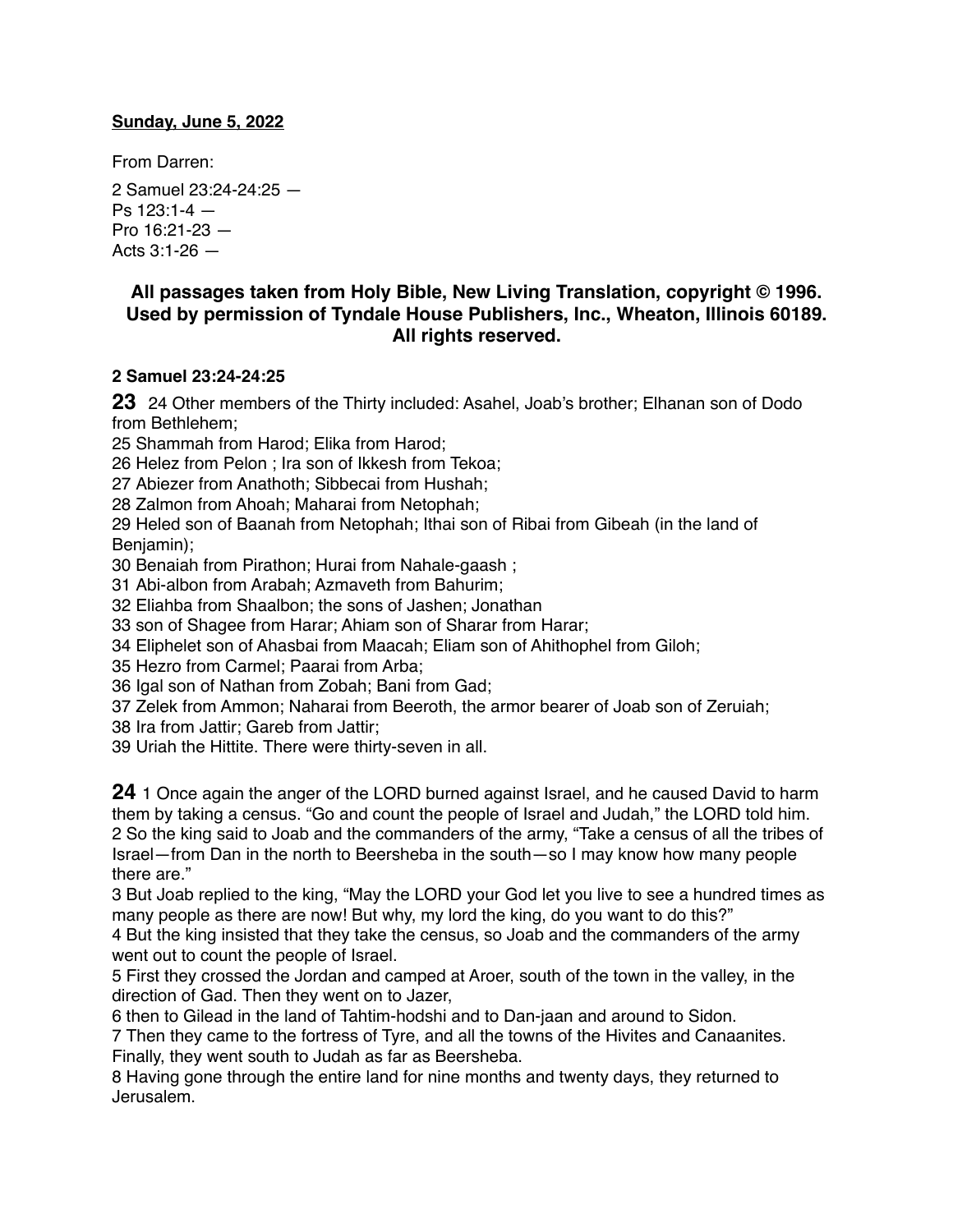9 Joab reported the number of people to the king. There were 800,000 capable warriors in Israel who could handle a sword, and 500,000 in Judah.

10 But after he had taken the census, David's conscience began to bother him. And he said to the LORD, "I have sinned greatly by taking this census. Please forgive my guilt, LORD, for doing this foolish thing."

11 The next morning the word of the LORD came to the prophet Gad, who was David's seer. This was the message:

12 "Go and say to David, 'This is what the LORD says: I will give you three choices. Choose one of these punishments, and I will inflict it on you.'"

13 So Gad came to David and asked him, "Will you choose three years of famine throughout your land, three months of fleeing from your enemies, or three days of severe plague throughout your land? Think this over and decide what answer I should give the LORD who sent me." 14 "I'm in a desperate situation!" David replied to Gad. "But let us fall into the hands of the LORD, for his mercy is great. Do not let me fall into human hands."

15 So the LORD sent a plague upon Israel that morning, and it lasted for three days. A total of 70,000 people died throughout the nation, from Dan in the north to Beersheba in the south. 16 But as the angel was preparing to destroy Jerusalem, the LORD relented and said to the death angel, "Stop! That is enough!" At that moment the angel of the LORD was by the threshing floor of Araunah the Jebusite.

17 When David saw the angel, he said to the LORD, "I am the one who has sinned and done wrong! But these people are as innocent as sheep—what have they done? Let your anger fall against me and my family."

18 That day Gad came to David and said to him, "Go up and build an altar to the LORD on the threshing floor of Araunah the Jebusite."

19 So David went up to do what the LORD had commanded him.

20 When Araunah saw the king and his men coming toward him, he came and bowed before the king with his face to the ground.

21 "Why have you come, my lord the king?" Araunah asked. David replied, "I have come to buy your threshing floor and to build an altar to the LORD there, so that he will stop the plague." 22 "Take it, my lord the king, and use it as you wish," Araunah said to David. "Here are oxen for the burnt offering, and you can use the threshing boards and ox yokes for wood to build a fire on the altar.

23 I will give it all to you, Your Majesty, and may the LORD your God accept your sacrifice." 24 But the king replied to Araunah, "No, I insist on buying it, for I will not present burnt offerings to the LORD my God that have cost me nothing." So David paid him fifty pieces of silver for the threshing floor and the oxen.

25 David built an altar there to the LORD and sacrificed burnt offerings and peace offerings. And the LORD answered his prayer for the land, and the plague on Israel was stopped.

## **Psalm 123:1-4**

**123** 1 I lift my eyes to you, O God, enthroned in heaven.

2 We keep looking to the LORD our God for his mercy, just as servants keep their eyes on their master, as a slave girl watches her mistress for the slightest signal.

3 Have mercy on us, LORD, have mercy, for we have had our fill of contempt.

4 We have had more than our fill of the scoffing of the proud and the contempt of the arrogant.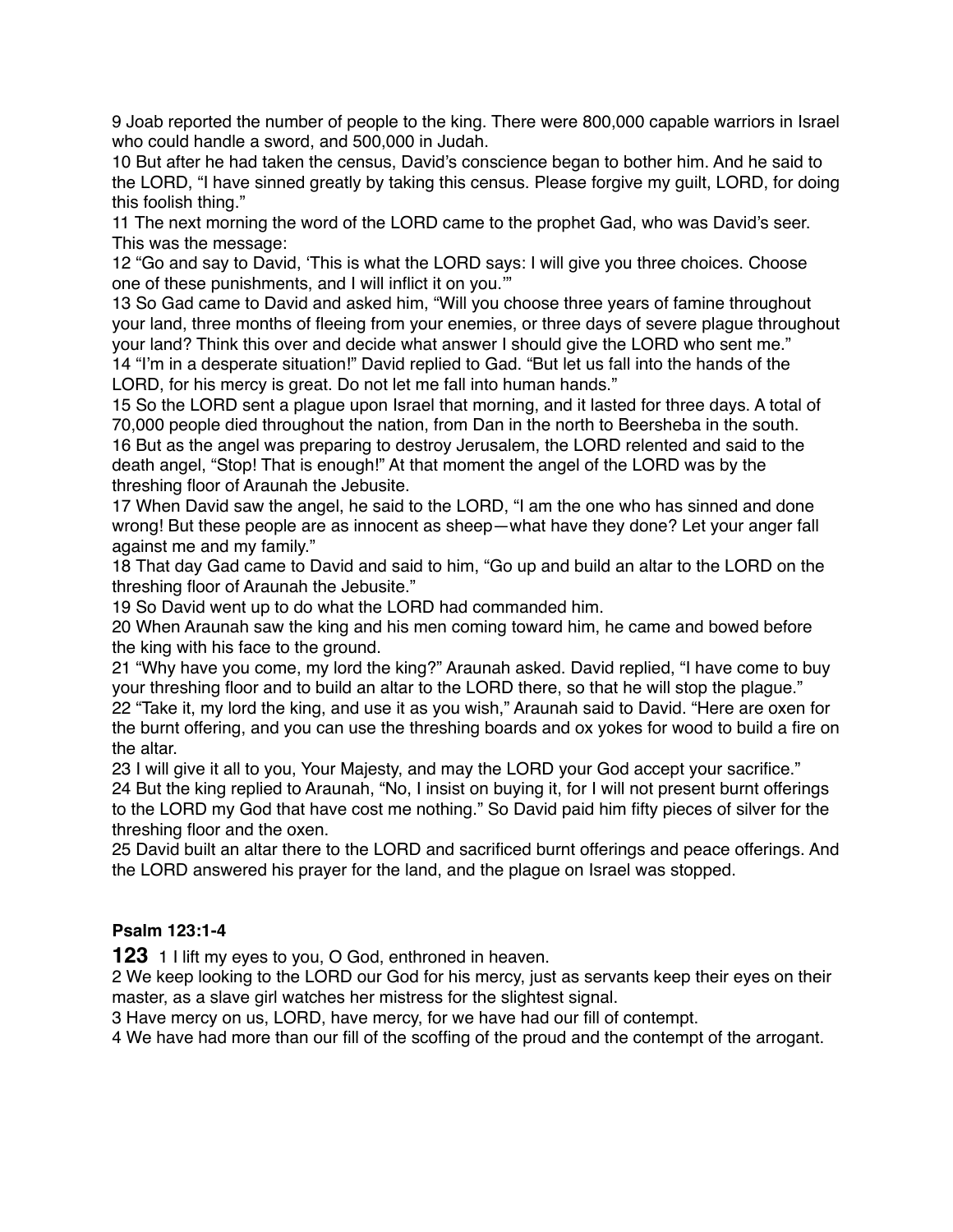#### **Proverbs 16:21-23**

**16** 21 The wise are known for their understanding, and pleasant words are persuasive. 22 Discretion is a life-giving fountain to those who possess it, but discipline is wasted on fools.

# **Acts 3:1-26**

**3** 1 Peter and John went to the Temple one afternoon to take part in the three o'clock prayer service.

2 As they approached the Temple, a man lame from birth was being carried in. Each day he was put beside the Temple gate, the one called the Beautiful Gate, so he could beg from the people going into the Temple.

3 When he saw Peter and John about to enter, he asked them for some money.

4 Peter and John looked at him intently, and Peter said, "Look at us!"

5 The lame man looked at them eagerly, expecting some money.

6 But Peter said, "I don't have any silver or gold for you. But I'll give you what I have. In the name of Jesus Christ the Nazarene, get up and walk!"

7 Then Peter took the lame man by the right hand and helped him up. And as he did, the man's feet and ankles were instantly healed and strengthened.

8 He jumped up, stood on his feet, and began to walk! Then, walking, leaping, and praising God, he went into the Temple with them.

9 All the people saw him walking and heard him praising God.

10 When they realized he was the lame beggar they had seen so often at the Beautiful Gate, they were absolutely astounded!

11 They all rushed out in amazement to Solomon's Colonnade, where the man was holding tightly to Peter and John.

12 Peter saw his opportunity and addressed the crowd. "People of Israel," he said, "what is so surprising about this? And why stare at us as though we had made this man walk by our own power or godliness?

13 For it is the God of Abraham, Isaac, and Jacob—the God of all our ancestors—who has brought glory to his servant Jesus by doing this. This is the same Jesus whom you handed over and rejected before Pilate, despite Pilate's decision to release him.

14 You rejected this holy, righteous one and instead demanded the release of a murderer. 15 You killed the author of life, but God raised him from the dead. And we are witnesses of this fact!

16 "Through faith in the name of Jesus, this man was healed—and you know how crippled he was before. Faith in Jesus' name has healed him before your very eyes.

17 "Friends, I realize that what you and your leaders did to Jesus was done in ignorance.

18 But God was fulfilling what all the prophets had foretold about the Messiah—that he must suffer these things.

19 Now repent of your sins and turn to God, so that your sins may be wiped away.

20 Then times of refreshment will come from the presence of the Lord, and he will again send you Jesus, your appointed Messiah.

21 For he must remain in heaven until the time for the final restoration of all things, as God promised long ago through his holy prophets.

22 Moses said, 'The LORD your God will raise up for you a Prophet like me from among your own people. Listen carefully to everything he tells you.'

23 Then Moses said, 'Anyone who will not listen to that Prophet will be completely cut off from God's people.'

24 "Starting with Samuel, every prophet spoke about what is happening today.